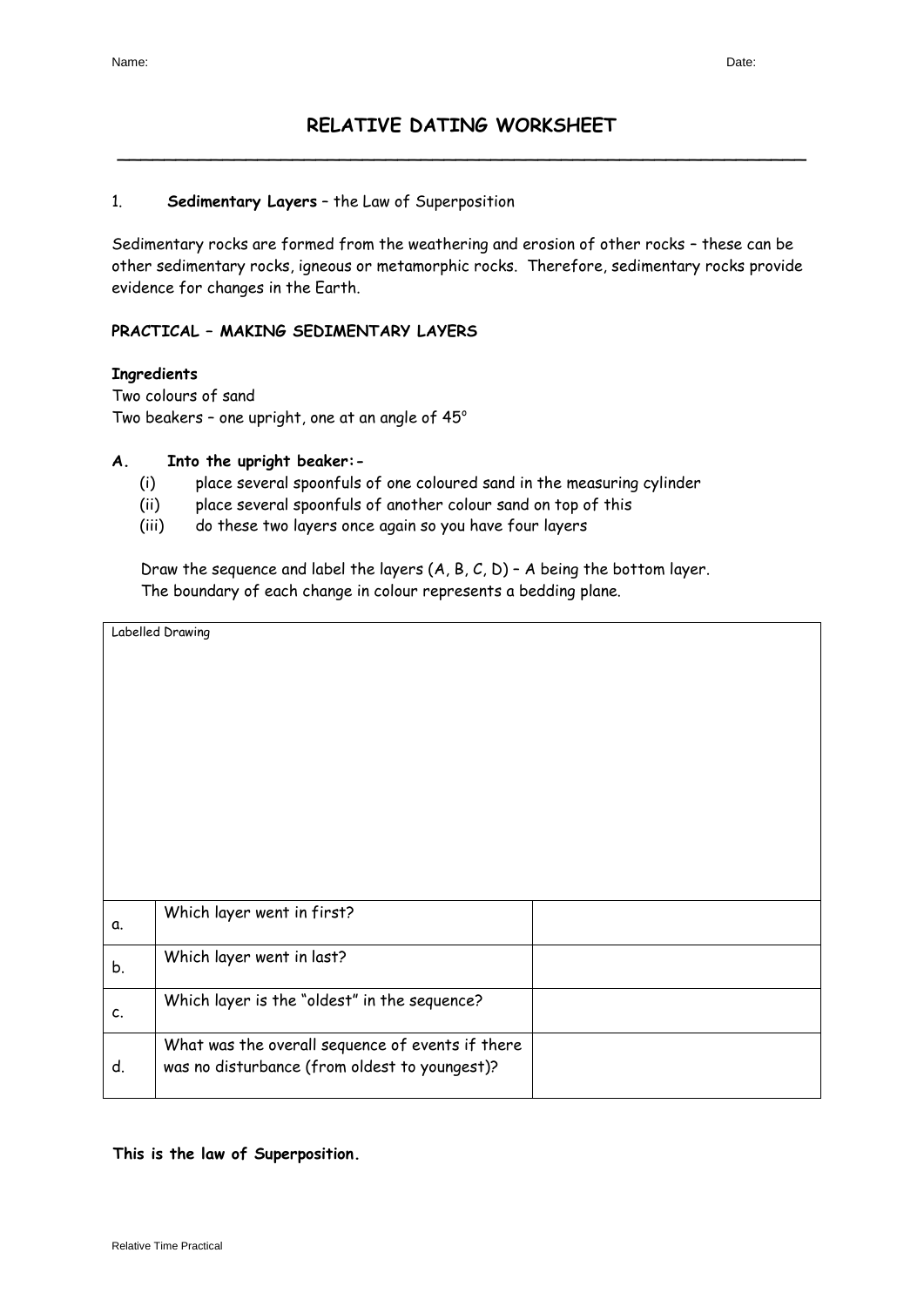# **2. THE USE OF FOSSILS - DATING**

Fossils have been used to date rocks as they are time markers – many species lived at a particular time and later became extinct. As you saw from (1) above, the deepest rocks are usually the oldest, therefore the fossils found at the base of a rock sequence that has not been disturbed will be the oldest. Complete the following practical.

### **A. Place the fossils in the appropriate geological time period on the card.**

| Trilobite - Cambrian       | Armoured Fish -<br>Devonian  |  |
|----------------------------|------------------------------|--|
| Brachiopod -<br>Ordovician | Gastropod -<br>Carboniferous |  |
| Starfish - Silurian        |                              |  |

|        | Geological Time Period |          |
|--------|------------------------|----------|
|        | Carboniferous          | Youngest |
|        | Devonian               |          |
| ////// | Silurian               |          |
|        | Ordovician             |          |
|        | Cambrian               | Oldest   |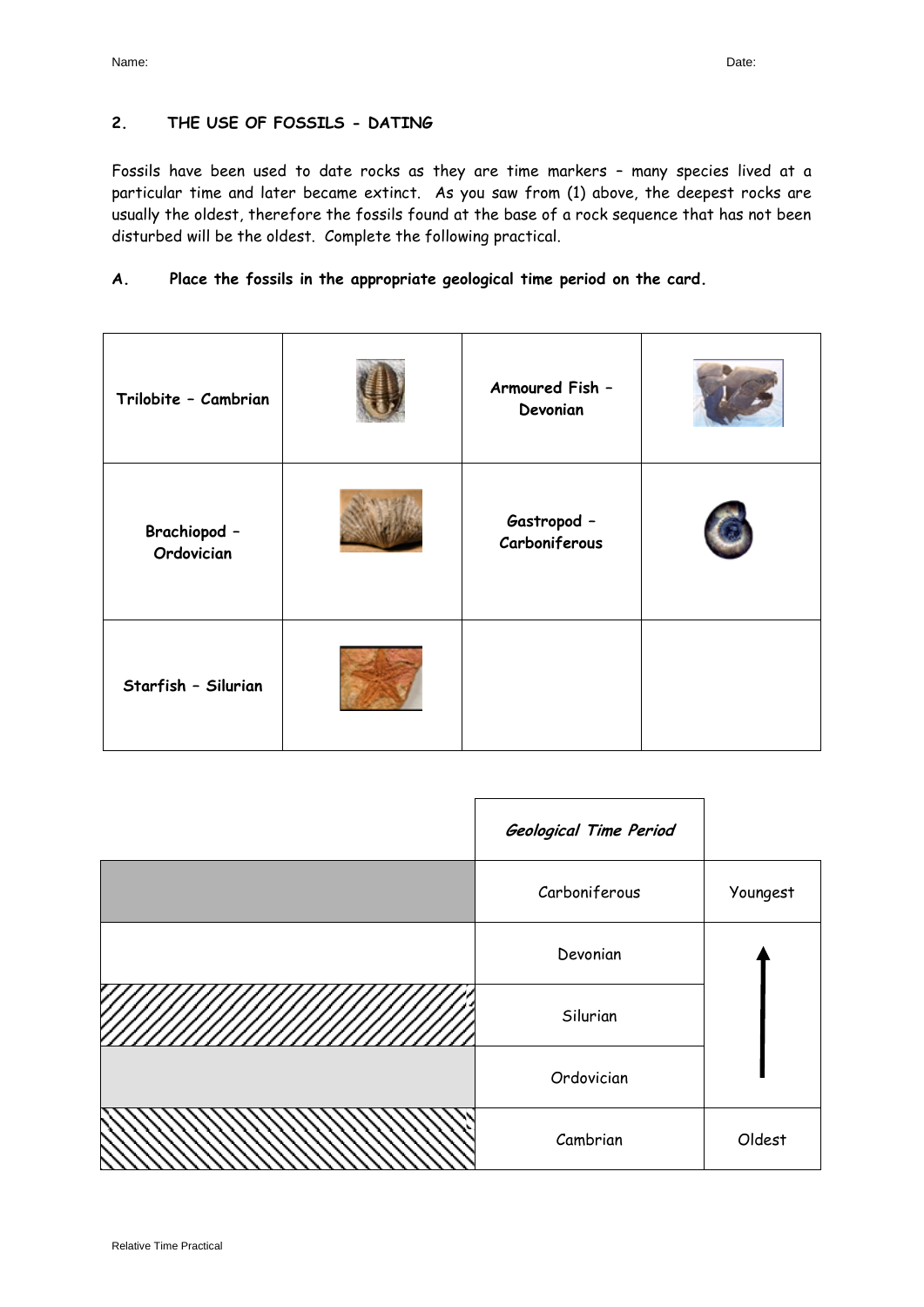| α. | Which fossil layer is the oldest (name the<br>qeological period)?   |  |
|----|---------------------------------------------------------------------|--|
| b. | Which fossil layer is the youngest (name the<br>qeological period)? |  |

We can use fossils to date rocks. Is this an absolute age (we know how many years ago the fossil lived?) or is it a relative date (we know one is older than the other, but not how old they are?).

………………………………………………………………………………………………………………………………………………………………………………

………………………………………………………………………………………………………………………………………………………………………………

…………………………………………

Explain your answer.

# **B. Place an extra Trilobite within the Ordovician, and an extra Starfish in the Devonian.**

| c. | At the end of which geological time period did the<br>Starfish become extinct? |  |
|----|--------------------------------------------------------------------------------|--|
|    |                                                                                |  |
| d. | During which geological time period did the Starfish                           |  |
|    | evolve and first appear?                                                       |  |
| e. | During which geological time period did the Trilobite                          |  |
|    | evolve and first appear?                                                       |  |
|    | At the end of which geological time period did the                             |  |
|    | Trilobite become extinct?                                                      |  |

………………………………………………………………………………………………………………………………………………………………………………

………………………………………………………………………………………………………………………………………………………………………………

………………………………………………………………………………………………………………………………………………………………………………

### How does knowing when a fossil lived and became extinct help us date rocks?

Relative Time Practical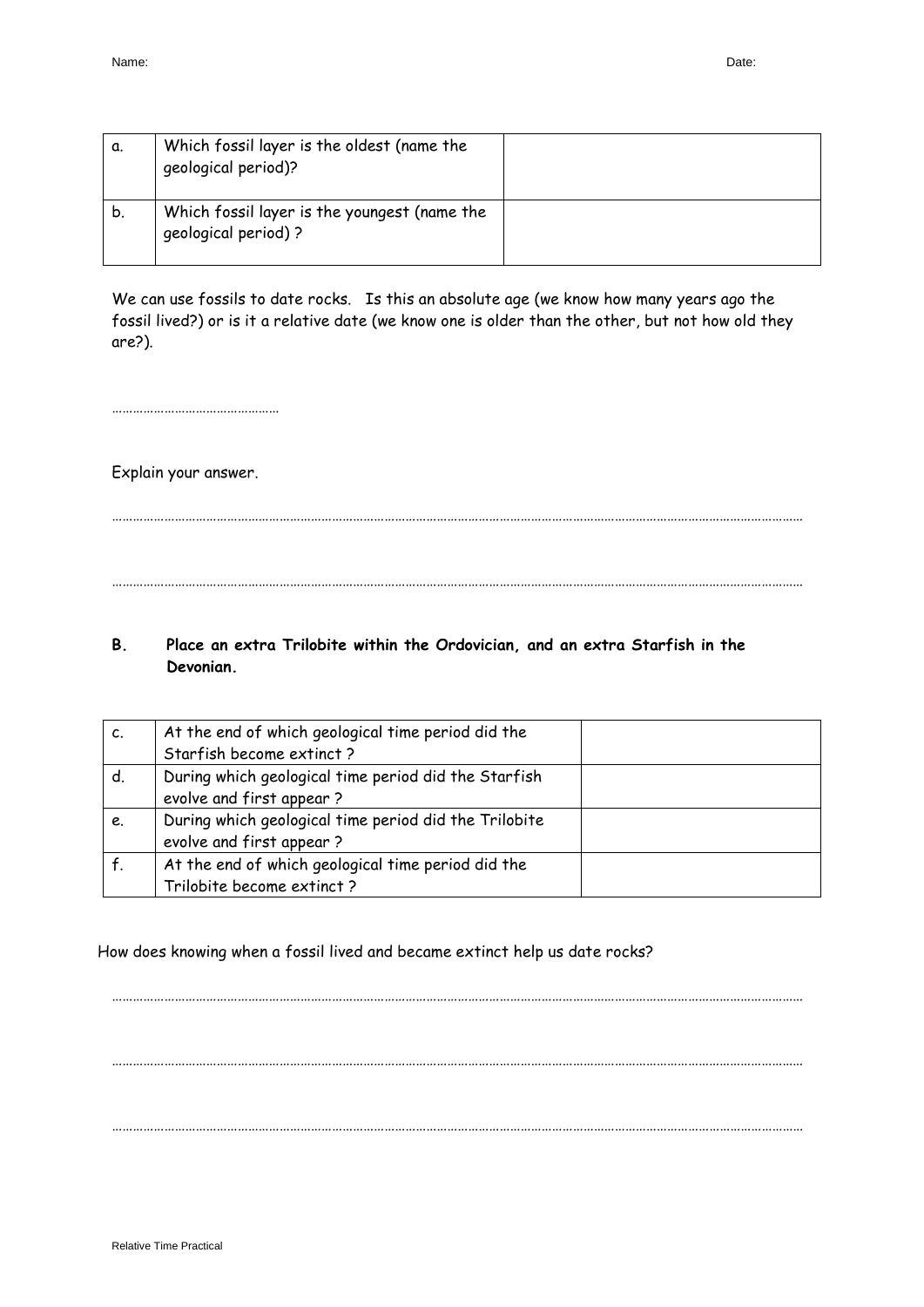# **3. HOW DO ROCKS DEFORM and WHAT IS THE CONSEQUENCE FOR THE AGE OF THE LAYERS ?**

Rocks can deform in two ways due to pressures and temperatures within the Earth:

- (1) soft (ductile) into folds; or
- (2) brittle these are faults

Let us see the end result of ductile deformation.

#### **Ingredients**

Three different coloured layers of plasticine

**A.** Push the plasticine with equal force from each side until it curves upwards like the drawing below - draw in colour and label the layers A, B, C from the oldest upwards.

| Labelled Drawing |                                                     | Is this an anticline or syncline? |
|------------------|-----------------------------------------------------|-----------------------------------|
| push<br>-        | push<br>$\leftarrow$                                |                                   |
| α.               | Which layer is the oldest?<br>Mark it with an "O".  |                                   |
| b.               | Which layer is the youngest?<br>Mark it with a "Y". |                                   |